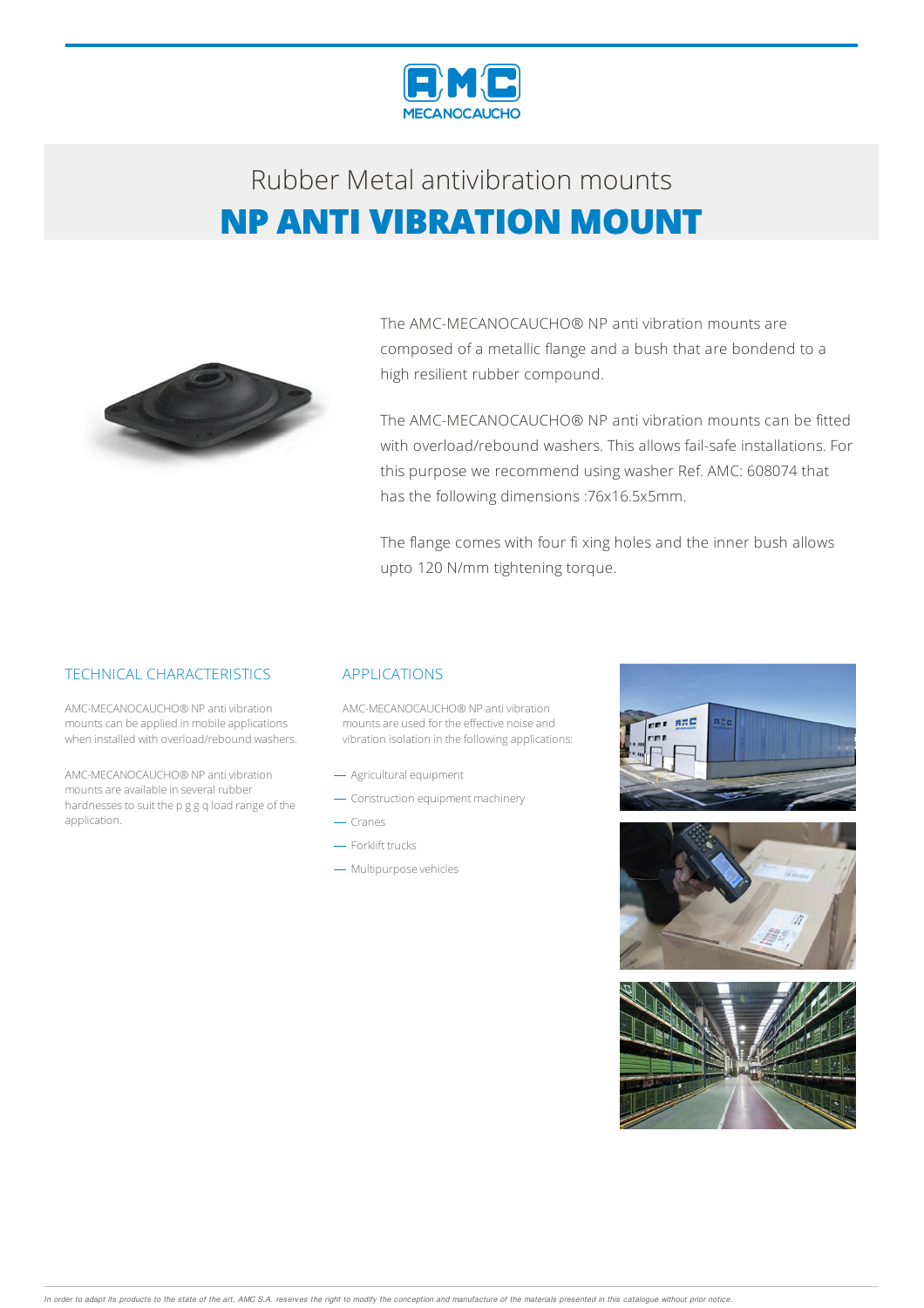

# Rubber Metal antivibration mounts **NP ANTI VIBRATION MOUNT**

DRAWINGS



80 <sup>Ø</sup> 10,5  $\sum_{i=1}^n$  $\uparrow$ 100 នា A **A** A  $\overline{a}$ 100

### DIMENSIONS

| <b>Type</b> | Max. Load<br>(kg) | Code   |
|-------------|-------------------|--------|
| 50 Sh       | 250               | 138202 |
| 60 Sh       | 325               | 138201 |
| 70 Sh       | 400               | 138203 |